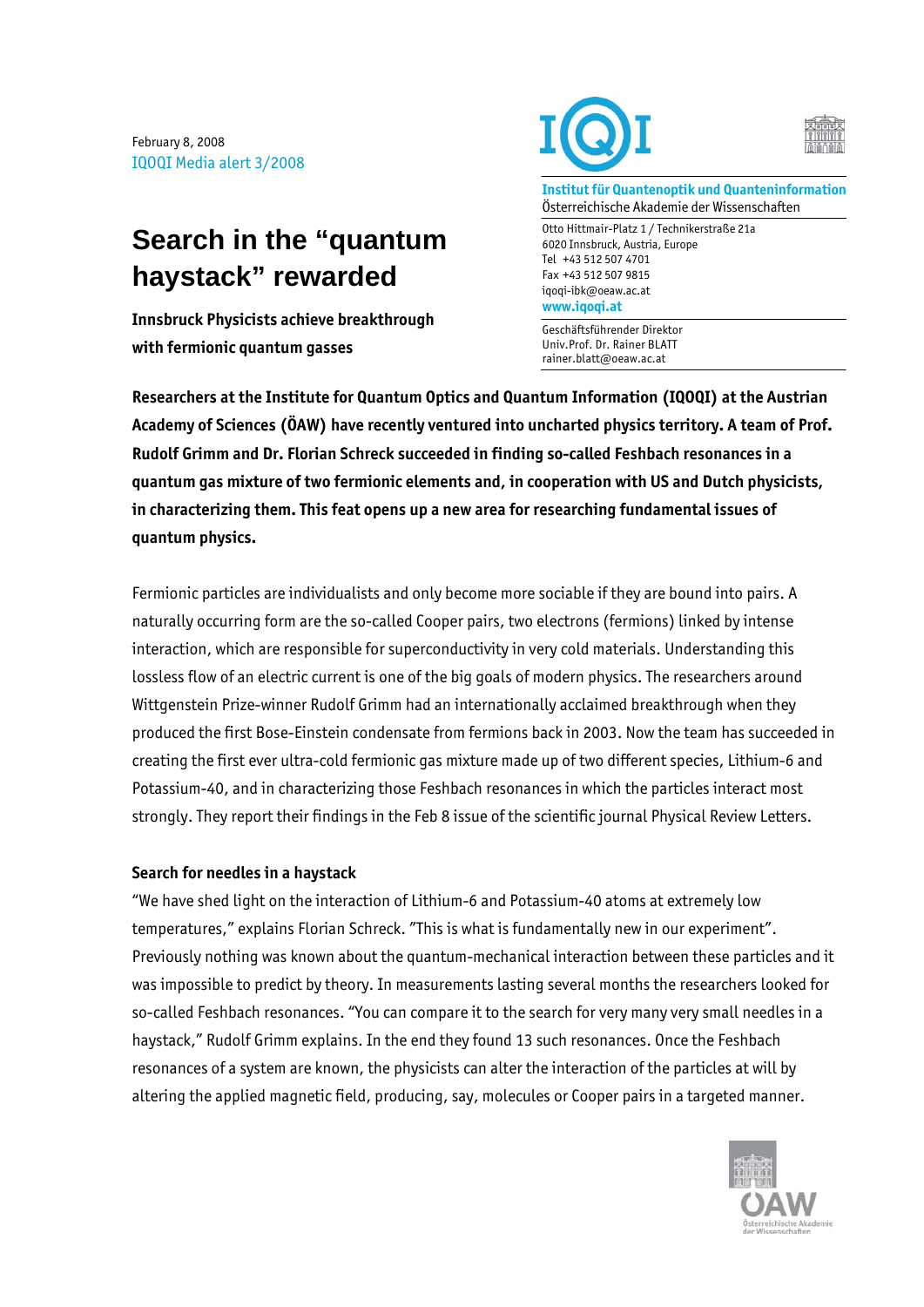## **International cooperation**

Before they got that far, the scientists had to properly understand the resonances they had found. "That was a big headache for us. At first none of the existing theoretical models seemed to fit," recalls professor Grimm. "For us to crack this problem, we needed to work closely with researchers at the NIST in Gaithersburg, USA, and Dutch physicists at the University of Amsterdam and the University of Technology, Eindhoven." The theory groups developed a new model for interpreting the results of the measurements done in Innsbruck. "With this calculation model we can now work out all possible Feshbach resonances for lithium-potassium mixtures," Florian Schreck emphasizes. In this way the scientists have established a major tool for exploring fermionic quantum gasses further. "In a next step we want to produce ultra-cold molecules from lithium and potassium atoms and eventually transform them into a Bose-Einstein condensate," Schreck explains his ideas for the future.

## **Superconductivity in their sights**

These experiments form the basis for further research on fundamental questions of physics and might improve our understanding of special forms of superfluidity, if experiments with mixed fermionic quantum gasses are successful. Today's physics still cannot explain how high temperature superconductors work. The extremely complex solid state structures elude the grasp of current physics. "Our experiment recreates these systems in simplified form and can be controlled very exactly. In our cooperation with the theory groups we hope to gain new insights on superconductivity from these experiments and eventually end up with better superconductors," anticipates Florian Schreck. Already superconductors are used, for instance in magnetic resonance tomographs, to produce extremely strong magnetic fields. For the future there are great hopes for controlling this physical phenomenon because currently enormous amounts of the electric energy that is produced are still lost in transport.

This research was carried out at the Institute for Quantum Optics and Quantum Information (IQOQI) of the Austrian Academy of Sciences (ÖAW) and supported by the Austrian Science Fund (Österreichischer Wissenschaftsfonds, FWF) and the European Science Foundation (ESF) within the EuroQUAM project.

Publication: Exploring an Ultracold Fermi-Fermi Mixture: Interspecies Feshbach Resonances and Scattering Properties of 6Li and 40K. E. Wille, F. M. Spiegelhalder, G. Kerner, D. Naik, A. Trenkwalder, G. Hendl, F. Schreck, R. Grimm, T. G. Tiecke, J. T. M. Walraven, S. J. J. M. F. Kokkelmans, E. Tiesinga, and P. S. Julienne. Phys. Rev. Lett. 100, 053201 (2008) [http://link.aps.org/abstract/PRL/v100/e053201]

You can find pictures on: http://www.iqoqi.at/media/download/